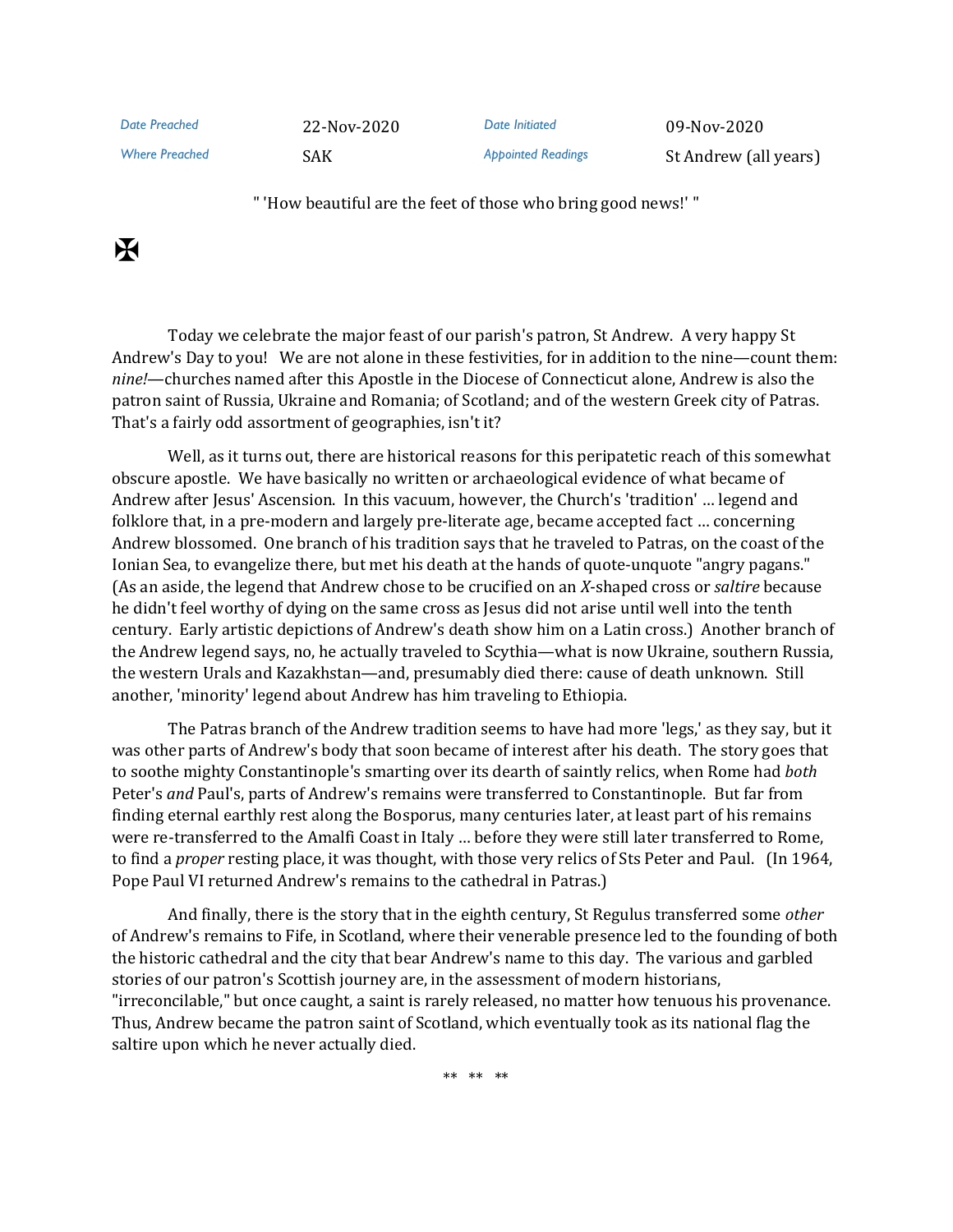Whatever the truth *versus* the embellishment *versus* the pure fictionalization present in Andrew's tradition, it is clear that the Church very early on came to see him as a type of model missionary … as one who, both in life and in death, carried the word of God, the Gospel of Christ, far and wide. This is evident in our lectionary's choice of readings for his feast, and especially St Paul's letter to the Romans: Salvation, says Paul, is available to all who call upon the Lord. But you can't call if you don't believe, and you can't believe if you haven't heard. And you can't hear unless someone is willing to tell you the Good News. We need messengers to tell out the Word to the far reaches of the earth, and whether or not he's aware of it, this is mission Andrew accepts when he forever drops his nets on the shores of Galilee in response to Jesus' call.

We do not, however, have to rely on traditions outside the Bible to know our patron as a model missionary. Although Matthew, Mark and Luke do little more than include his name in various lists of the twelve apostles, St John gives us three brief glimpses of Andrew as what we might call a 'domestic' missionary: carrying the Word not to people who live across oceans or in very different cultures … but to the people who are right at-hand … the people whom we encounter each day. For they, too, cannot believe what they haven't heard.

\*\* \*\* \*\*

Right at beginning of John's gospel, Andrew is introduced to Jesus by John the Baptist, and after spending an afternoon and evening with him, Andrew goes to fetch his brother Simon. He tells Simon he has found the long-awaited Messiah – think about this: Jesus hasn't even worked His first miracle! – and that Simon must come to meet Him. Simon does, whereupon Jesus renames him Peter; the very Peter who will become the preeminent apostle and the image of Christian faith. This episode passes quickly and Peter is its clear focus, but still, its missionary lesson is deep. The people whom we're most likely to influence with our faith … by what we talk about; how we make decisions; what we spend our money on; how we treat and regard others … are those most wellknown to us: family, friends and colleagues who trust, respect and love us and are disposed to at least consider believing what we believe simply because *we* | *believe* it. Like Andrew's, our enthusiasm for Christ will be contagious if we only will share it.

Toward the end of John's Gospel, there is a brief interaction between Andrew and two people John calls "Greeks"—perhaps Jews who speak Greek, rather than the more common Aramaic—who ask to see Jesus. Their timing couldn't be worse. Jesus has just made his triumphal final entry into Jerusalem, after raising Lazarus from the dead. The crowds are thronging around Him, and the religious authorities … fearful of losing all they have if the Jews start following this charismatic upstart … are actively seeking His execution. It would be easy … and also understandable … for Andrew to rebuff or at least defer the Greeks' ill-timed request, but he doesn't. In the midst of chaos, he makes a point of telling Jesus of these two lowly strangers' heartfelt wish to see Him. Here, too, Andrew, teaches a missionary lesson. As we make our way through the hustle-bustle of this world, attending to all the things *we* think are important, we must keep an eye and an ear open for those who are in need of Christ. Whether we're dashing to our next errand, late for an appointment or just plain eager to get home and relax, the next person we encounter may be someone who is saying to us, in their own way, "I need to see Jesus." Will she break through our chaotic schedules? Will his need rise above our own personal priorities?

And last, my favorite 'Andrean' teaching moment in John, which goes by so fast, we might not even notice it: In the lead-up to the story of the loaves and fishes, Jesus asks His disciples how